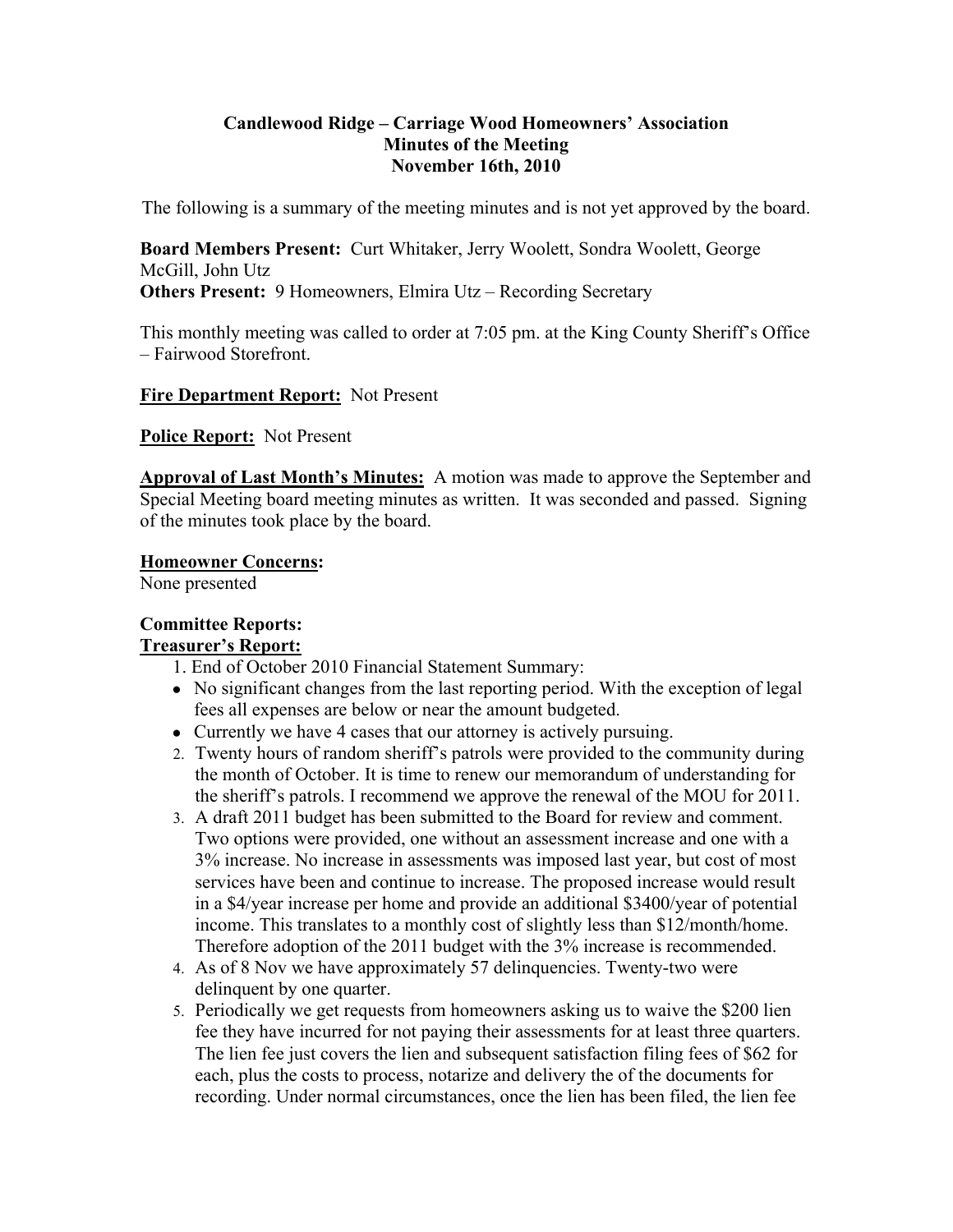will not be waived. Homeowners experiencing financial difficulties are encouraged to contact us before liens are filed, to try to work out alternative arrangements for paying their dues.

6. The president has certified the amendments approved at the special members meeting of November 2, 2010. The certification document along with a draft of the restated Bylaws has been submitted to the HOA's attorney for review and submittal for recording with the county. These actions will incur attorney and recording fees.

Suggestion from Homeowner that the board advise homeowners to contact the board if they are having trouble paying their dues before liens are put on property. The answer is that 3 statements and letters are sent to homeowners who are delinquent on their dues and they are encouraged to contact the HOA board in that process.

Homeowner question about the budget-It shows that 10k a month is spent but shows less than 20k for rest of months. Treasurer directed attention to the operating budget which shows 22k actually in account.

Suggested change from Common Areas Officer to MOU for sheriff patrols, including stricter reporting on monthly sheet/record of patrols and more input on areas and times of patrols. Common areas to oversea patrols.

Neighborhood Watch programs are encouraged.

## **ACC Report:**

Five ACC requests were submitted since the last meeting. Two for landscaping, one miscellaneous, and two for windows.

- 1. One reminder/warning letter was sent to a homeowner who started a major project without submitting an ACC request and getting approval prior to commencing the project.
- 2. Reminder Our CC&Rs and Rules and Regulations clearly state that exterior projects such as roofs, painting, fencing, decks, driveways, major landscaping and patios require the submission and approval of an ACC request before commencing the project. The ACC has up to 30 days to respond to an ACC request but tries to respond much sooner than that. It is recommended that if a response to an ACC request has not been received within two weeks, the homeowner should contact the ACC Chairman via email at  $\architecture@crcwhoa.org$  or by leaving a voice message at 425-738-8611. For emergency type repairs notify the ACC Chairman as indicated above and mention that it is an emergency type situation. Please do not contact the ACC chairman via a home phone number.
- 3. A notebook with samples of colors that provide a range of colors that meet HOA guidelines for repainting homes is available and will be provided upon request. Please contact the ACC chairman as indicated above if you would like to see it.
- 4. Please remember we do not accept ACC request forms via email. Please mail them to CR/CW HOA, PO Box 58397, Renton, WA 98058.

# **Common Areas Maintenance Report:**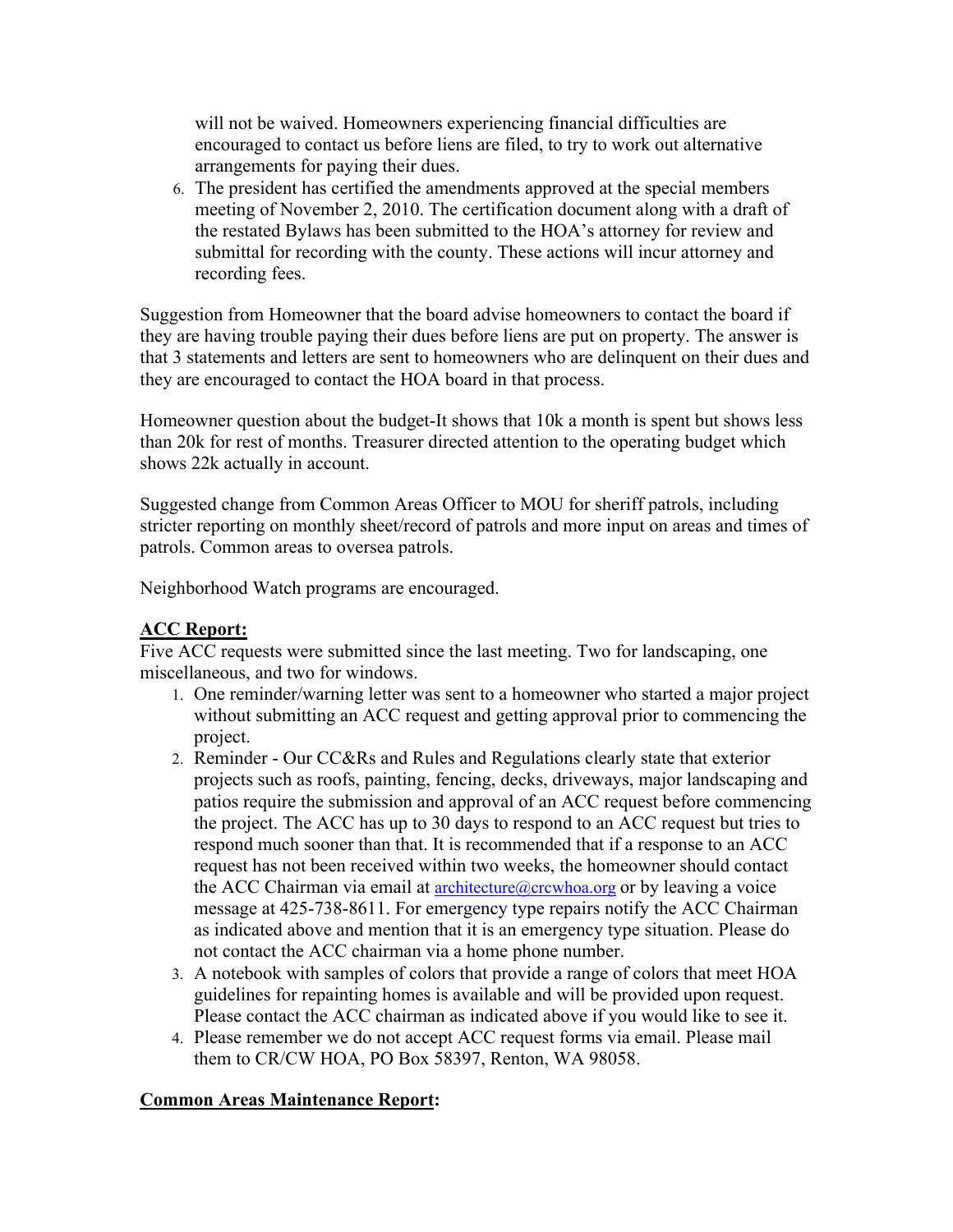- 1. Reminder to all Homeowners It is our responsibility (Not King County's) to keep the street drains clear. Please clear the debris and leaves from the drains by your house and at the ends of your street.
- 1. We continue to have branches and trees fall onto the paths at CR Park. Please contact commonareas@crcwhoa.org or call 425-738-8611 and leave a message if you notice any trees or branches at either park or any of the Common areas or entrances. At CR Park we had 2 trees fall onto the path Canber cut them up and put them into the woods. Also, near the bus stop on SE 179th we had 2 large branches fall which Canber also removed. At CW along SE 183rd where the plum trees are we had two cottonwood trees fall onto one of the plum trees. I was notified on Fri. and on Sun. I went and cut them up into 4 ft sections and tossed them into the woods.
- 1. Cedar River W & S contacted me about a tree in one of the CR cul de sacs. Seems one of the Douglas Firs roots had got into the water main and they needed it removed. They were willing to do like we did last year – we take the tree down and they will pull the stump and roots at no cost to us. They needed it done ASAP so I contacted Canber and they cut it down and CRW&S will be out this week to pull the stump and repair their main. I wrote a letter explaining what was going to happen and put one on each HO's door – one HO contacted me with a request to remove all of the trees (there are 3 remaining) and stumps and roots as they are busting up the pavement and make it very hard to see small kids playing and riding bikes when cars enter the cul-de-sac.

I told him I would get a quote and ask the Board if the HOA could help with the cost. Quote from Davey Tree service is \$1435 plus tax.

- 1. Our maintenance contract with Canber expires this year I meet with Bryan from Canber and we walked all of CR and CW to review what is being done, what new needs to be done and the frequency of each. We have added the area by the retention pond fence in CW, and increased the frequency of a couple other spots. Bryan has always been very responsive when we have called and they have done a very good job for the last 3 years. They have sent me the new quote which is only a 5% increase from the last one 3 years ago- \$1615.00 monthly for a yearly total of \$19,380. Any extra work such as tree or branch removal will be \$45 per hour if they need to make a special trip – if we can wait until our regular service day and it is minor there is no extra charge. This rate is still lower than the 2 other bids we received 3 years ago (one was \$33,000 the other was \$29,000) I recommend we accept their bid.
- 1. I met with Jay from Davey Tree Co. on Nov.10th about working up a quote for the pruning/trimming of the very overgrown Maples in CR. His quote for the entrance – 26 large Maples Spec 1 pruning and elevate canopy to 20 ft where they overhang the street, hauling away all trimmings and debris - \$4,080 plus tax. Quote for the area along 159th Ave SE and SE 179th , by the newer CR Park – 15 Maples, 4 Willows and 4 Alder trees – Spec 1 pruning to 20 ft over the street and 8-10 ft over sidewalks, clear street light, remove all dead growth, haul away all trimming and debris - \$3520 plus tax.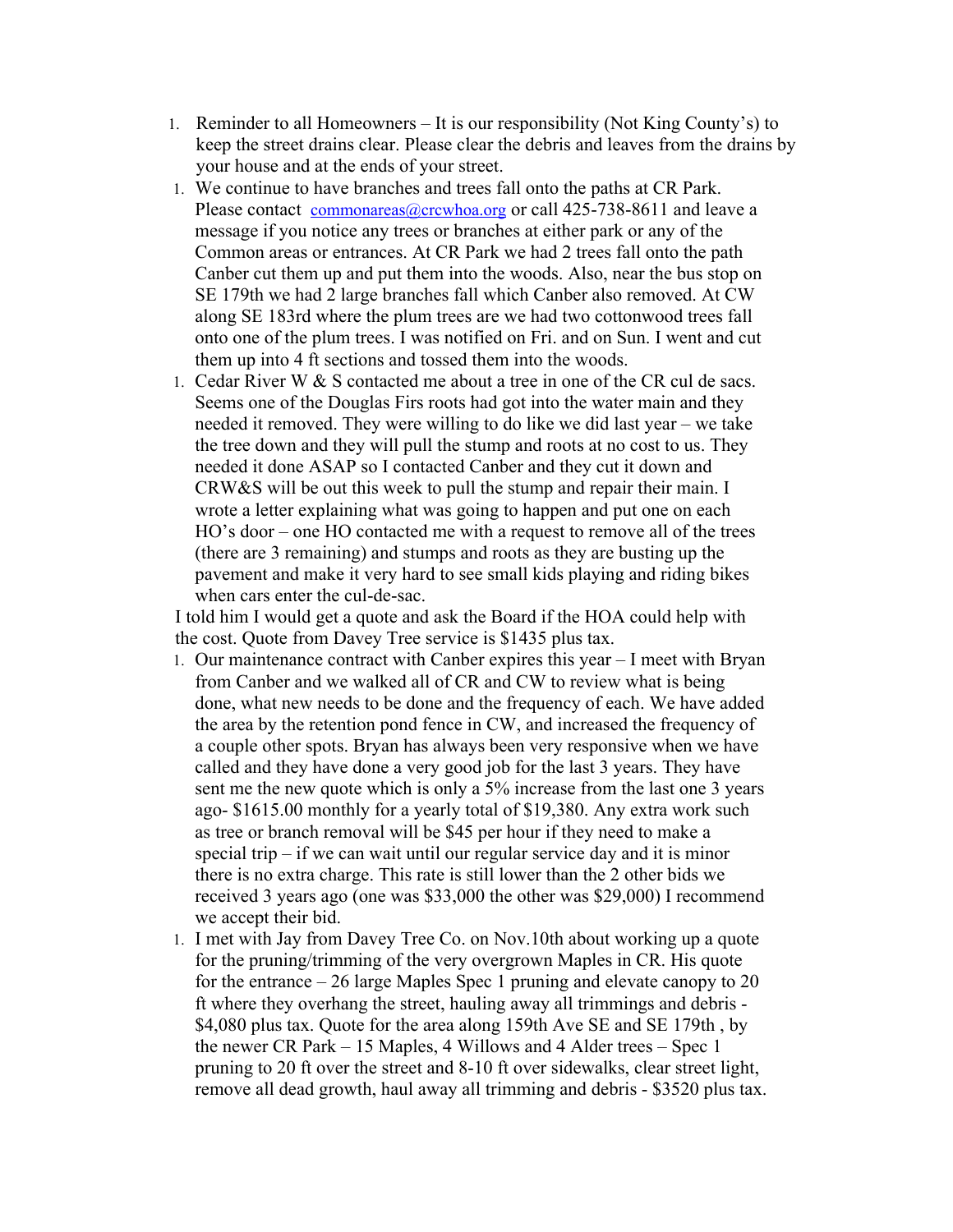This comes out to about \$150 per tree. Davey is the co. that did the tree removal in CW Park last year and did terrific work and left the area very clean. They will have an arborist there to be sure none of the trees will be damaged. He recommends this being done before March when new growth starts. I recommend that we accept this quote.

2. Please keep a watch for suspicious Activity and call 911 – we have a case number to report any after hour or unruly activity in the Parks #09-179682.

Reminder: Our parks are private parks which exist for the use and enjoyment of HOA residents, their families and guests. They are not public parks. Our park usage rules apply to everyone. Following are some of the rules that have been established to maximize safety, and minimize liability and maintenance cost:

A. Park Hours: 9:00 am to dusk.

B. No Smoking, alcohol, drugs, loud music, golfing, motorized vehicles or Fireworks are allowed.

C. Animals must be leashed and owners are responsible for cleaning up after their animals.

## **Complaints Negotiations Report:**

- 1. There are currently 13 open active complaints
	- a. 6 are in the fines stage
	- b. 5 have received their 1st non-compliance letters
	- c. 1 has received a 2nd certified non-compliance letter
	- d. 1 has received a final certified non-compliance letter.
	- c. Two of our active complaints have been turned over to our attorney. Both are also delinquent in paying their dues.
- 2. Seven non-compliance issues were closed since the last meeting.

 3. Reminder: Typically we do not investigate and send out non-compliance letters in response to anonymous complaints. We expect complaints to be signed, and an address and phone # to be provided so additional information, if needed, can be requested.

## **Capital Improvement Committee:**

Please contact the board if you have any ideas for Capital Improvements.

# **Legal and Insurance Report:**

Received check for settlement from insurance company for the costs associated with the Lowery lawsuit.

HO question about rocks around playgrounds. No problem with rocks around parks, as per insurance representative, as per chair.

Nominating committee is looking for volunteers. Please contact president@crcwhoa.org if interested in participating and the committee will contact you. At the annual meeting 3 board member's terms will expire. 1 will be running for another term, two will not. Suggested that committee schedule a meet and greet to meet with candidates. King County volunteer offered store front as a location for the meeting.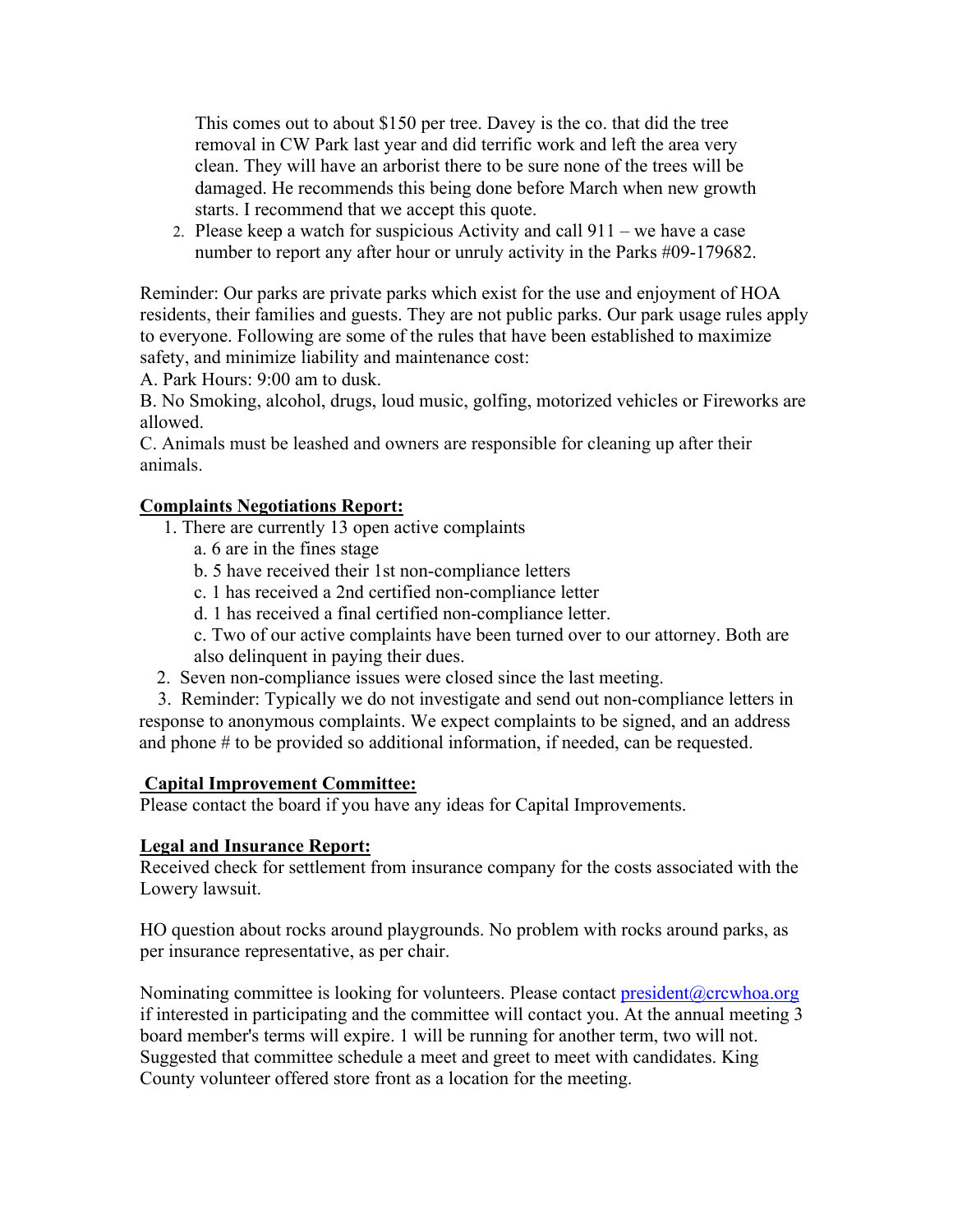# **Rental Home / Change of Address Committee**

Changes of Address and Rentals

• Reminder – When HOA correspondence needs to be delivered to an address other than the HOA street address, your HOA needs to be notified in writing of the correct address to send the correspondence. This applies to absentee homeowners who are renting or leasing their homes, homes that are vacant, and homeowners who choose to receive their correspondence at a PO Box or alternate address. In addition homeowners who are renting or leasing are required to comply the provisions of the Leasing/Rental of Homes/Tenants Rules and Regulations.

## **Old Business:**

Special meeting results are being adopted for changes to HOA documents and is in process.

## **New Business:**

Motion to accept new 3 year Canbur contract for 19, 380.00 per year. Motion Passed. Motion to accept bids for Davey Trees to clean up overgrown maples, willows and alder trees in Candlewood Ridge. Motion Passed Motion to adopt Annual Budget for presentation. Passed. MOU for Sheriff patrols to be reviewed by George McGill and Jerry Woolett. Annual Meeting is established as January  $25<sup>th</sup> 2011$ .

**Welcoming Committee** – If you are new to the neighborhood and would like an HOA information packet, call the HOA phone number at 425-738-8611 and leave a voice message or send an email request to  $info@crcwhoa.org$ .

One welcome packet was delivered since last meeting.

**Special Topics:** Visit our Website and contact the HOA via Email at:

Web – www.crcwhoa.org Email – info@crcwhoa.org

A motion was made to adjourn the meeting at 8:15 pm.

# **Next Board Meetings:**

- December  $21<sup>st</sup>$
- January  $18<sup>th</sup>$
- Annual Meeting January  $25<sup>th</sup>$  Fairwood United Methodist 7:00 pm

Meetings are usually held at **7:00 pm.** at the Sheriff's Office, Albertson's Shopping Center.

All Homeowners are welcome to attend.

## 1. **Candlewood Ridge / Carriage Wood Announcements & Reminders**

**\*ACC Requests** - The HOA CC&Rs and Rules and Regulations documents clearly state that exterior projects such as roofs, painting, fencing, decks and patios require the